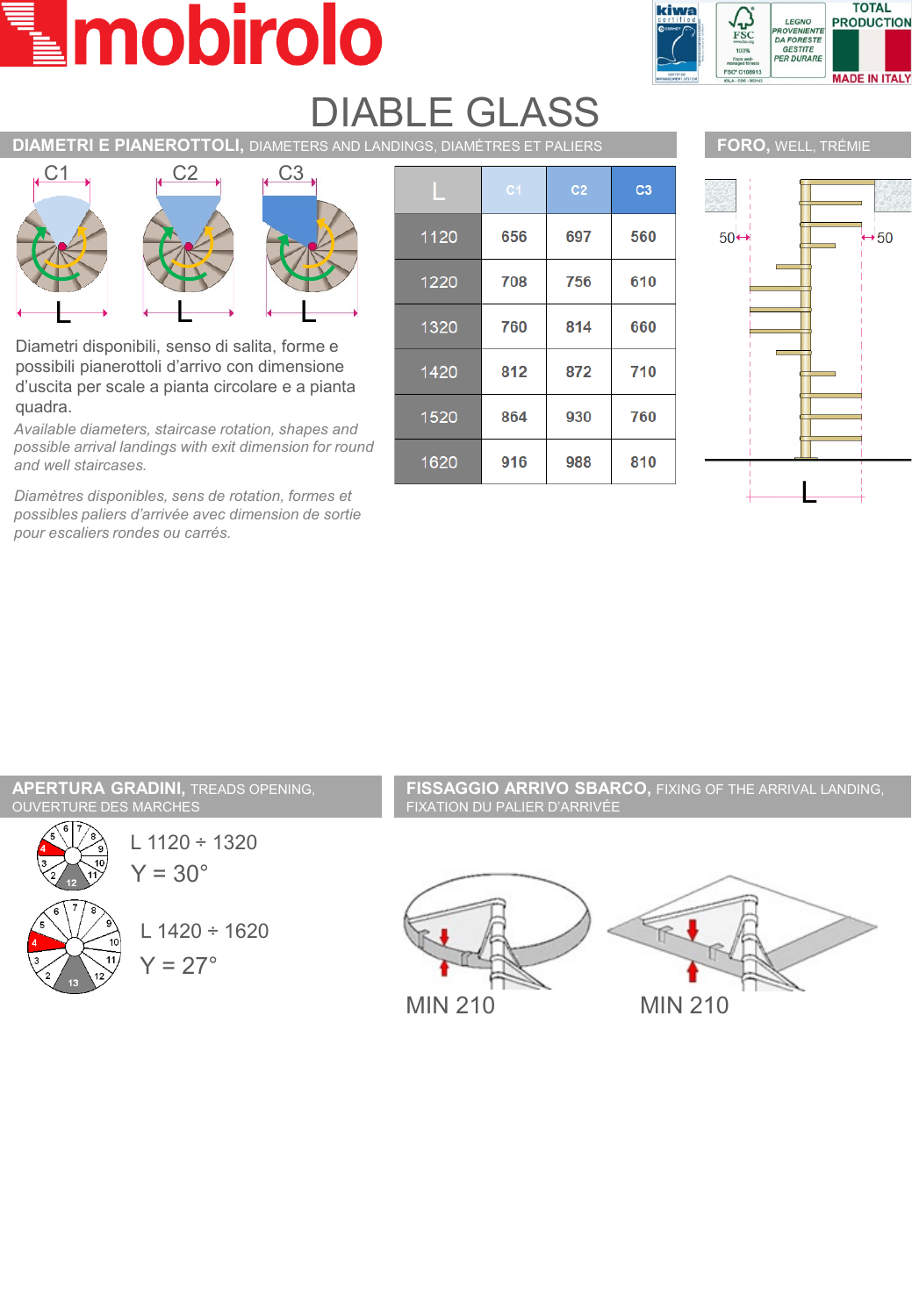## mobirolo



### DIABLE GLASS





**CARATTERISTICHE,** FEATURES**,** CARACTÉRISTIQUES